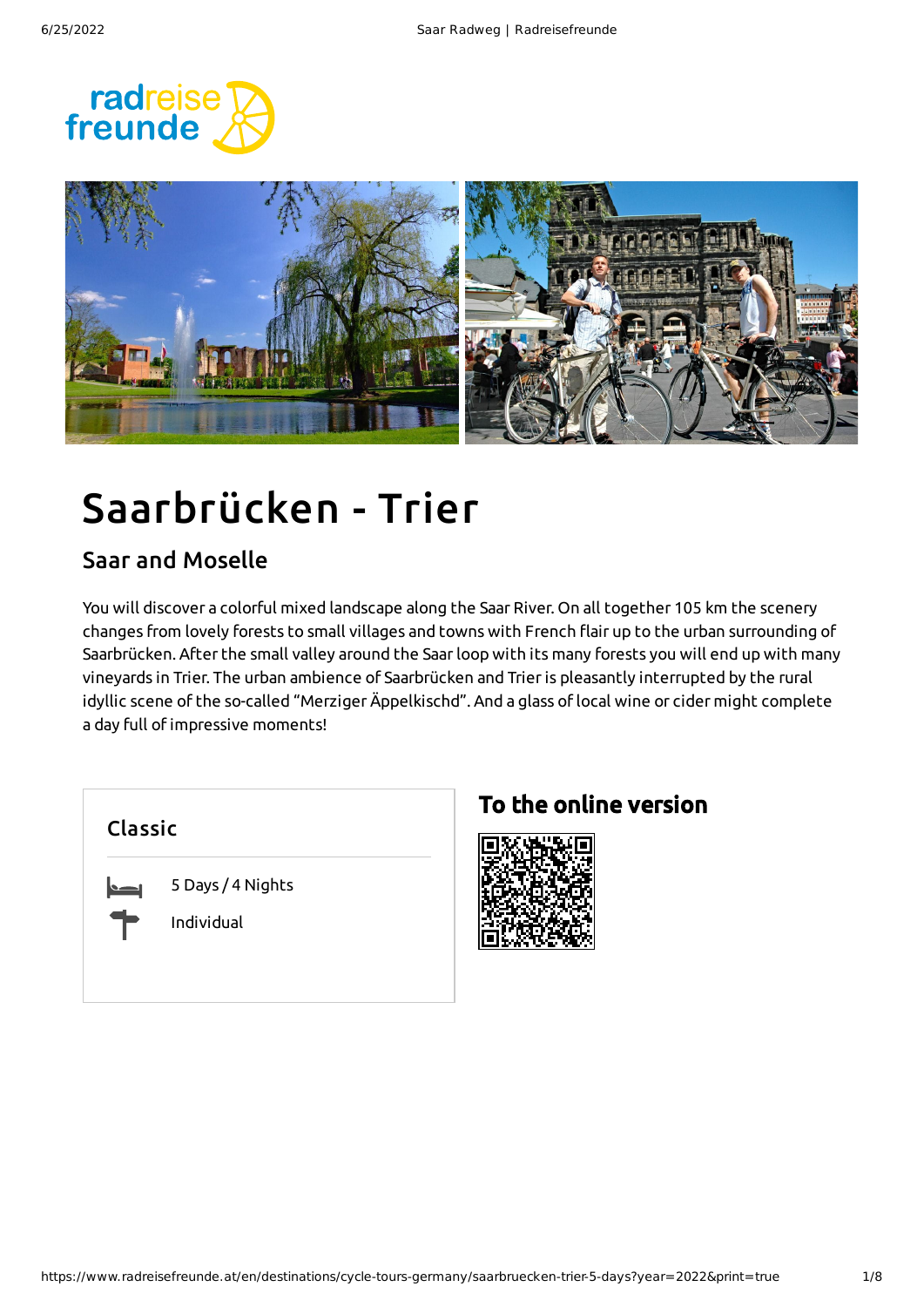## Itinerary

### Arrival in [Saarbrücken](#page-1-0)

<span id="page-1-0"></span>You arrive into the capital of the Saarland. An early arrival is highly recommended: There are many sights and places to visit. The so-called St. Johanner market offers a lot of boutiques, pubs, bistros and restaurants. It is the heart of the city and gives you very quickly a holiday feeling. Yourrental bikes will be delivered the next morning to your hotel.

DAY  $\overline{\phantom{a}}$ 

DAY 1

 $S$ aarbrücken - Saarlouise  $\parallel$  approx. 30 km

<span id="page-1-1"></span>The Saar River will escort you out of the city. Soon you will reach a former coal mining. The socalled Völklinger Hütte nowadays belongs to the World heritage. Only a short distance and you will cycle into Saarlouis - in the past a well-known French fortress town. Take enough time for a comprehensive visit of the old part of this town.

[Saarlouise](#page-1-2) - Mettlach | approx. 35 km DAY 3

<span id="page-1-2"></span>Today you cycle through the so-called Merziger country, in German often called "Äppelkischd". In the region of Mettlach you will reach the Saarloop - for sure one of the most impressive landscapes of Germany. We recommend a short hike up on a small hill, which will be rewarded with an outstanding view into that amazing scenery!



<span id="page-1-3"></span>Also today you will follow the shore of the River Saar which will lead you through lovely forests until you reach Saarburg with its majestic castle. The further you cycle, the more the landscape is changing: From forests into wine yards. In Konz the River Saarruns into the Moselle River. The latter one will escort you into Trier. There you will discover a lot ofroman relicts.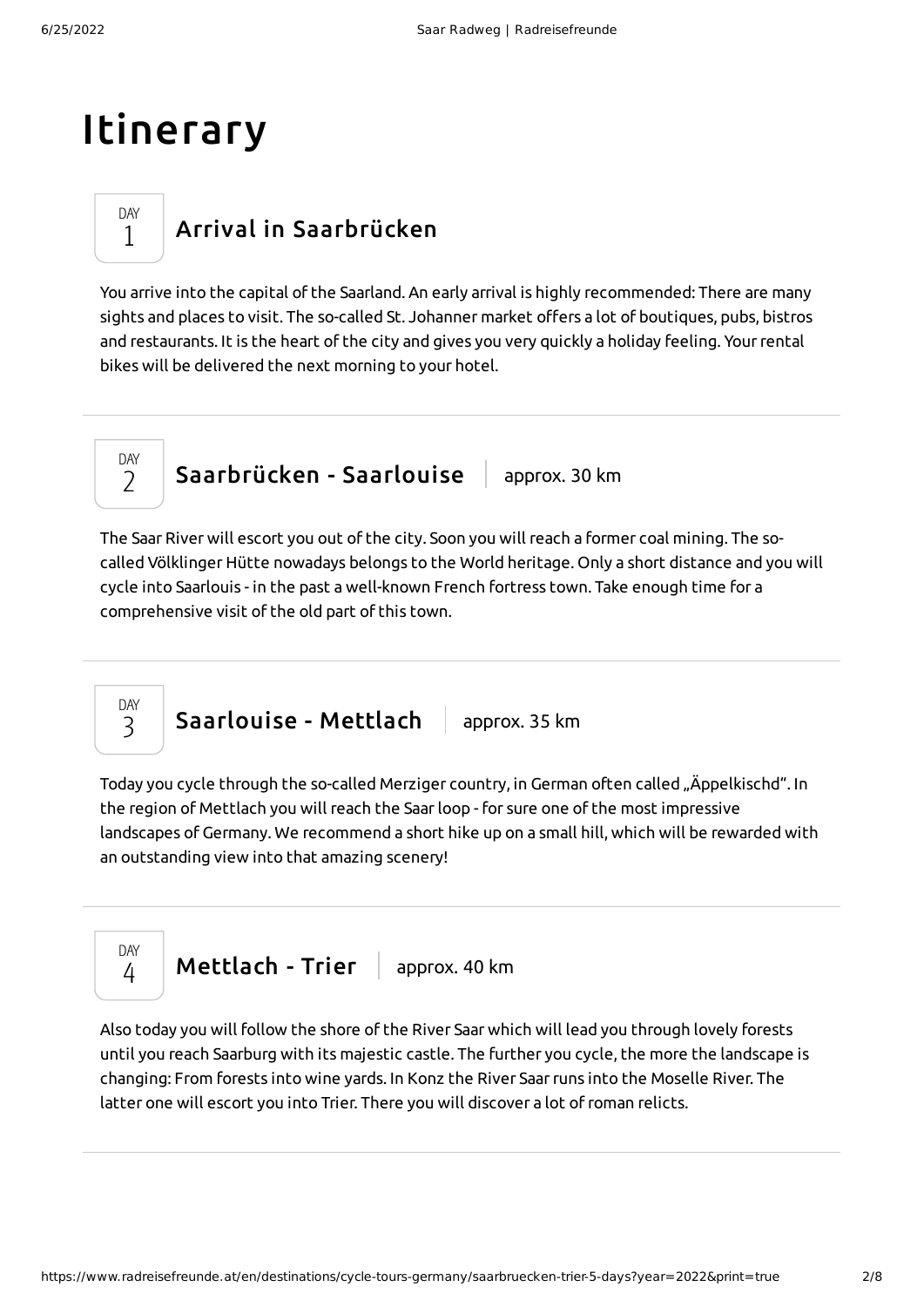

<span id="page-2-0"></span>In Trier there is much to discover. If you are interested in, we would be pleased to book some extra nights for you. Our transferfrom Trier to Saarbrücken is very comfortable (possible each Thursday and Saturday, start directly from your hotel, reservation required at time of booking).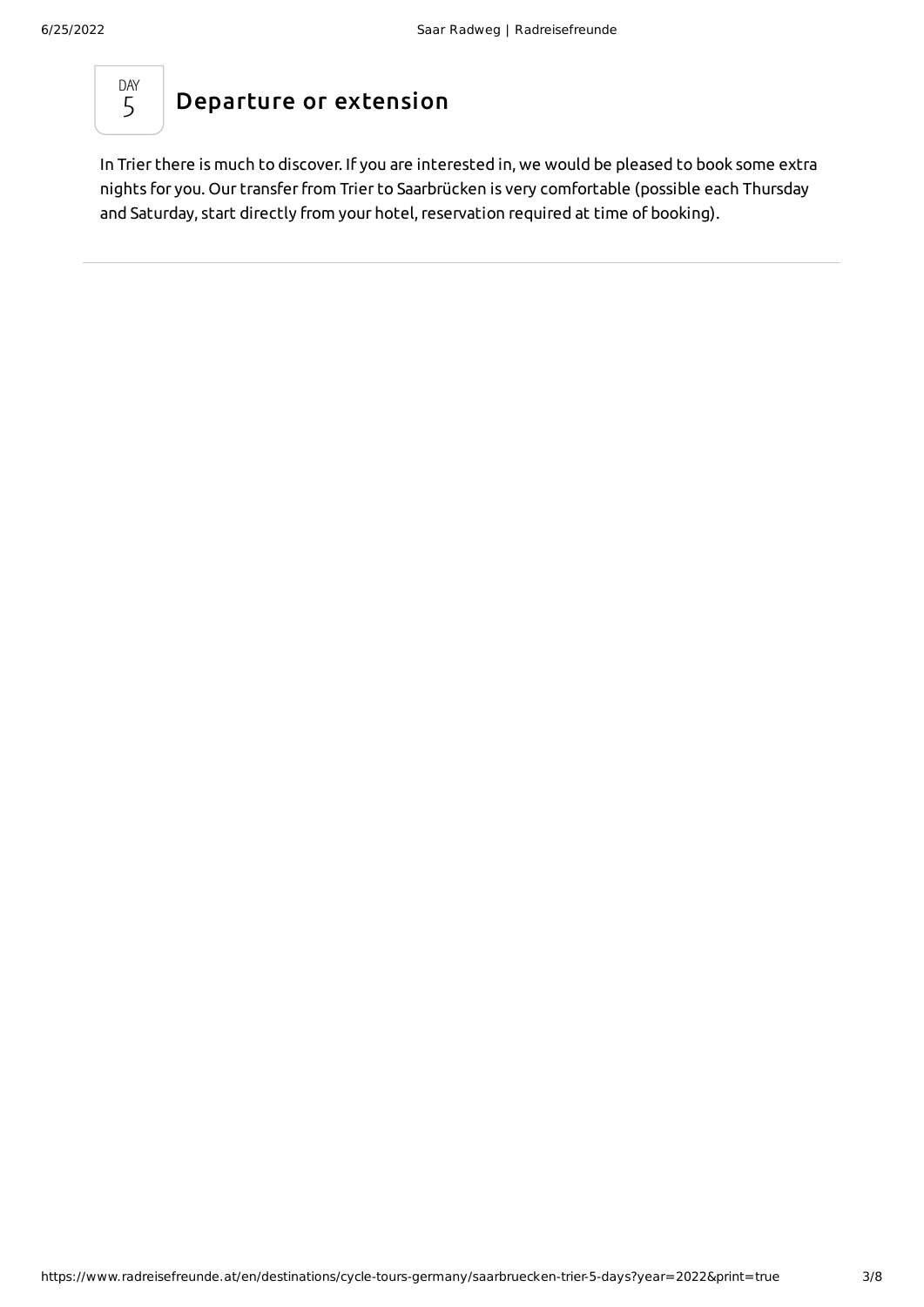## Tour character

Overall the quality of the paths is very good. Starting with Saarbrücken you mostly cycle close to the Saar River on own bike paths. The last part from Konz to Trierruns along the Moselle River, on an own bike path, too. The total distance is very well signposted.

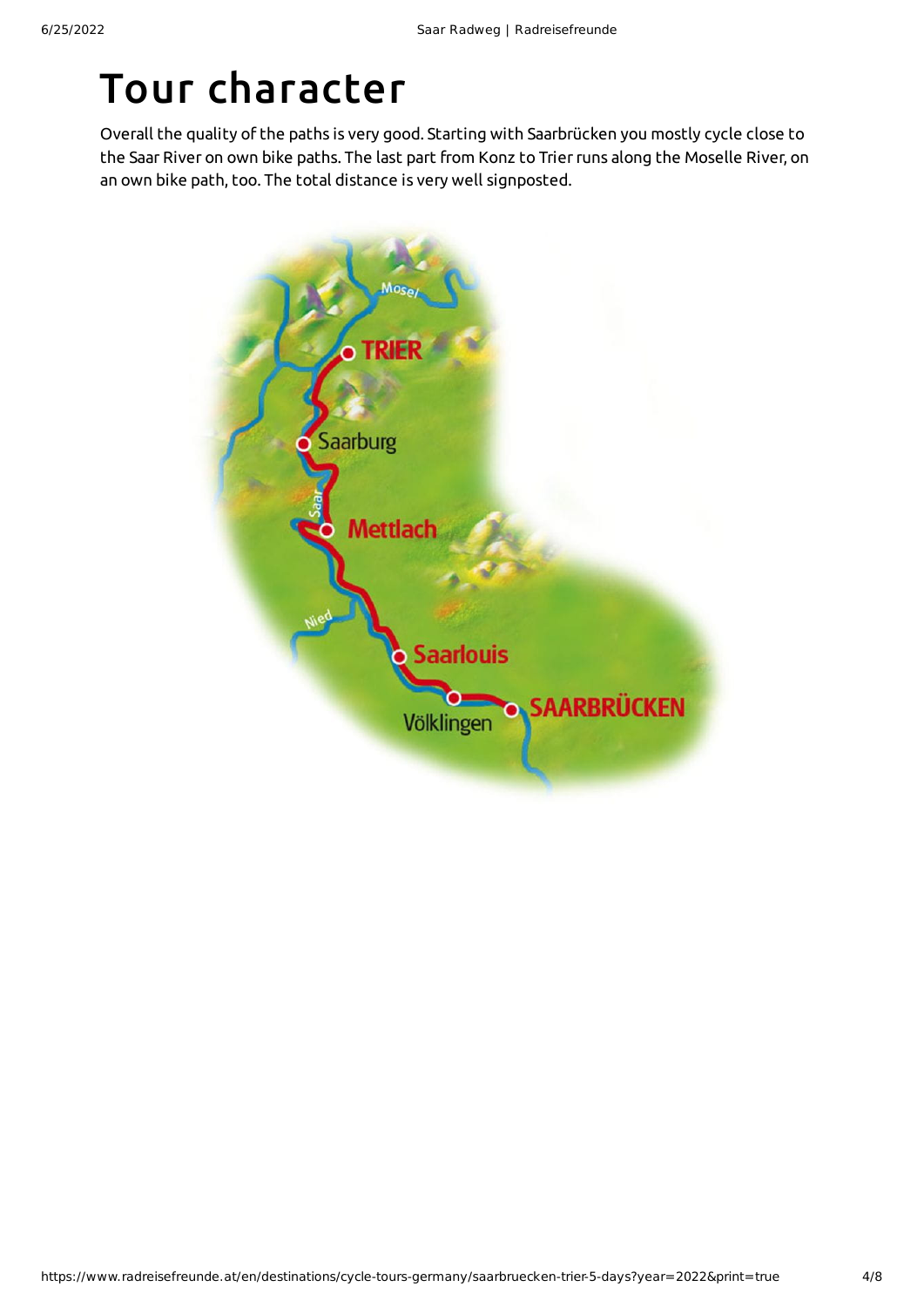### Prices and events

#### Place of arrival: Saarbrücken

|                                                                          | Season 1<br>09.04.2022 - 29.04.2022  <br>08.10.2022 - 22.10.2022  <br>Arrival daily | Season 2<br>30.04.2022 - 19.08.2022  <br>01.10.2022 - 07.10.2022  <br>Arrival daily | Season 3<br>20.08.2022 -<br>30.09.2022  <br>Arrival daily |  |  |
|--------------------------------------------------------------------------|-------------------------------------------------------------------------------------|-------------------------------------------------------------------------------------|-----------------------------------------------------------|--|--|
| Saar river, Saarbrücken-Trier, 5 days, arrival Saarbrücken, DE-MORST-05X |                                                                                     |                                                                                     |                                                           |  |  |
| Base price                                                               | 449.00                                                                              | 499.00                                                                              | 529.00                                                    |  |  |
| Surcharge half board                                                     | 139.00                                                                              | 139.00                                                                              | 139.00                                                    |  |  |
| Surcharge single room                                                    | 199.00                                                                              | 199.00                                                                              | 199.00                                                    |  |  |

Category: comfortable middle class hotels and guesthouses

# Additional nights

#### Place of arrival: Saarbrücken

|                   | Season 1<br>Apr 9, 2022 - Apr 29, 2022  <br>Oct 8, 2022 - Oct 22, 2022  <br>Arrival daily | Season 2<br>Apr 30, 2022 - Aug 19, 2022  <br>Oct 1, 2022 - Oct 7, 2022  <br>Arrival daily | Season 3<br>Aug 20, 2022 -<br>Sep 30, 2022  <br>Arrival daily |
|-------------------|-------------------------------------------------------------------------------------------|-------------------------------------------------------------------------------------------|---------------------------------------------------------------|
| Saarbrücken       |                                                                                           |                                                                                           |                                                               |
| Double room p. P. | 59.00                                                                                     | 59.00                                                                                     | 59.00                                                         |
| Single room       | 89.00                                                                                     | 89.00                                                                                     | 89.00                                                         |
| <b>Trier</b>      |                                                                                           |                                                                                           |                                                               |
| Double room p. P. | 69.00                                                                                     | 69.00                                                                                     | 69.00                                                         |
| Single room       | 115.00                                                                                    | 115.00                                                                                    | 115.00                                                        |

## <span id="page-4-0"></span>Our [rental](#page-4-0) bikes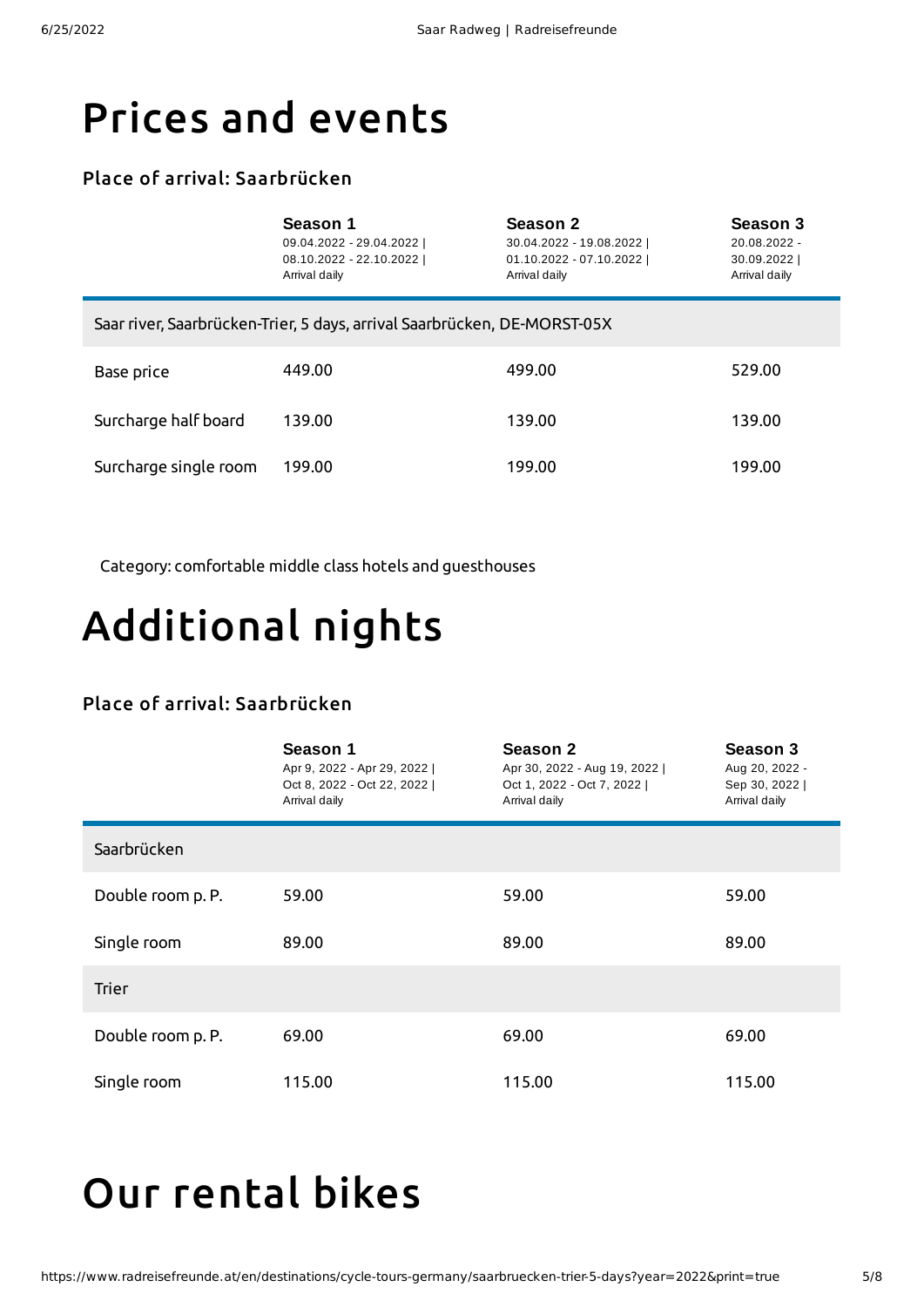|                                                | <b>Filter</b> |
|------------------------------------------------|---------------|
| 21-gears unisex incl. rental bike insurance    | 69.00         |
| 21-gear gents incl. rental bike insurance      | 69.00         |
| 7-gear unisex with incl. rental bike insurance | 69.00         |
| Electric bike incl. rental bike insurance      | 169.00        |
| Premium bike incl. rental bike insurance       | 119.00        |

Prices per person in EUR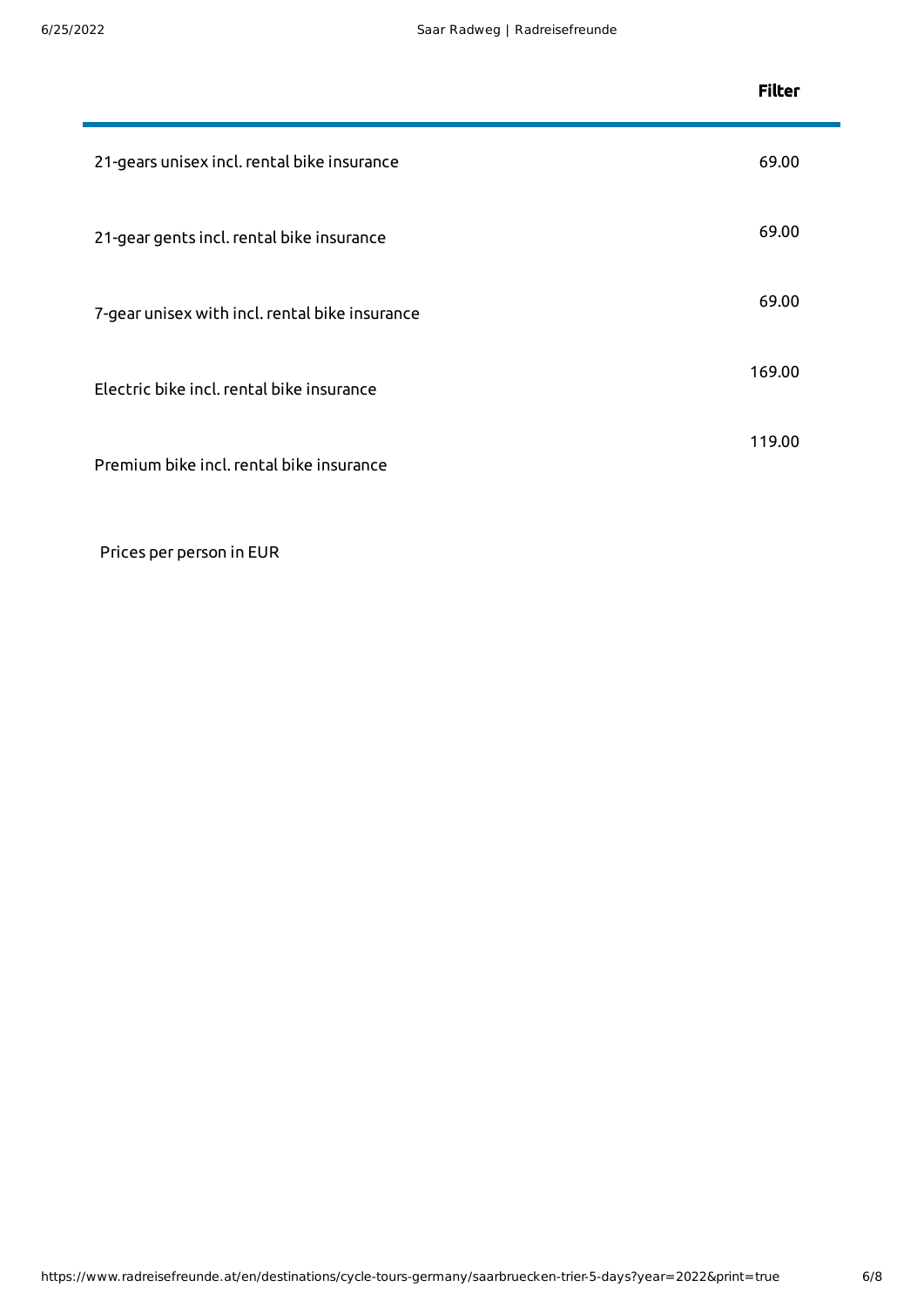## Services and infos

#### Services

- Accommodation in the mentioned category
- Daily breakfast from buffet
- $\bullet$  Luggage transfer from hotel to hotel (no limit in pieces of luggage; each piece with a max. of 20 kg)
- If half board: 4x 3-course evening meal included (partly with voucherin a closeby restaurant in walking distance)
- 7-day service hotline
- Well elaborated route
- Detailed travel documents  $\bullet$
- If bike rental: Rental bike insurance  $\bullet$ included

#### Infos

#### Arrival / Parking / Departure:

- Arrival by car or train to Saarbrücken. You  $\bullet$ will receive detailed information about parking possibilities with your travel documents.
- Transfer by bus from Trier to Saarbrücken bookable daily with departure approx. 11.30 from Trier. Price: € 59,- per person excl. own bikes, price: € 19,- extra for the transfer of your own bike. Reservation at time of booking necessary, depending on availability. Alternatively, there are excellent train connections available.

#### Please note:

Tourist tax, if due, is not included in the price!